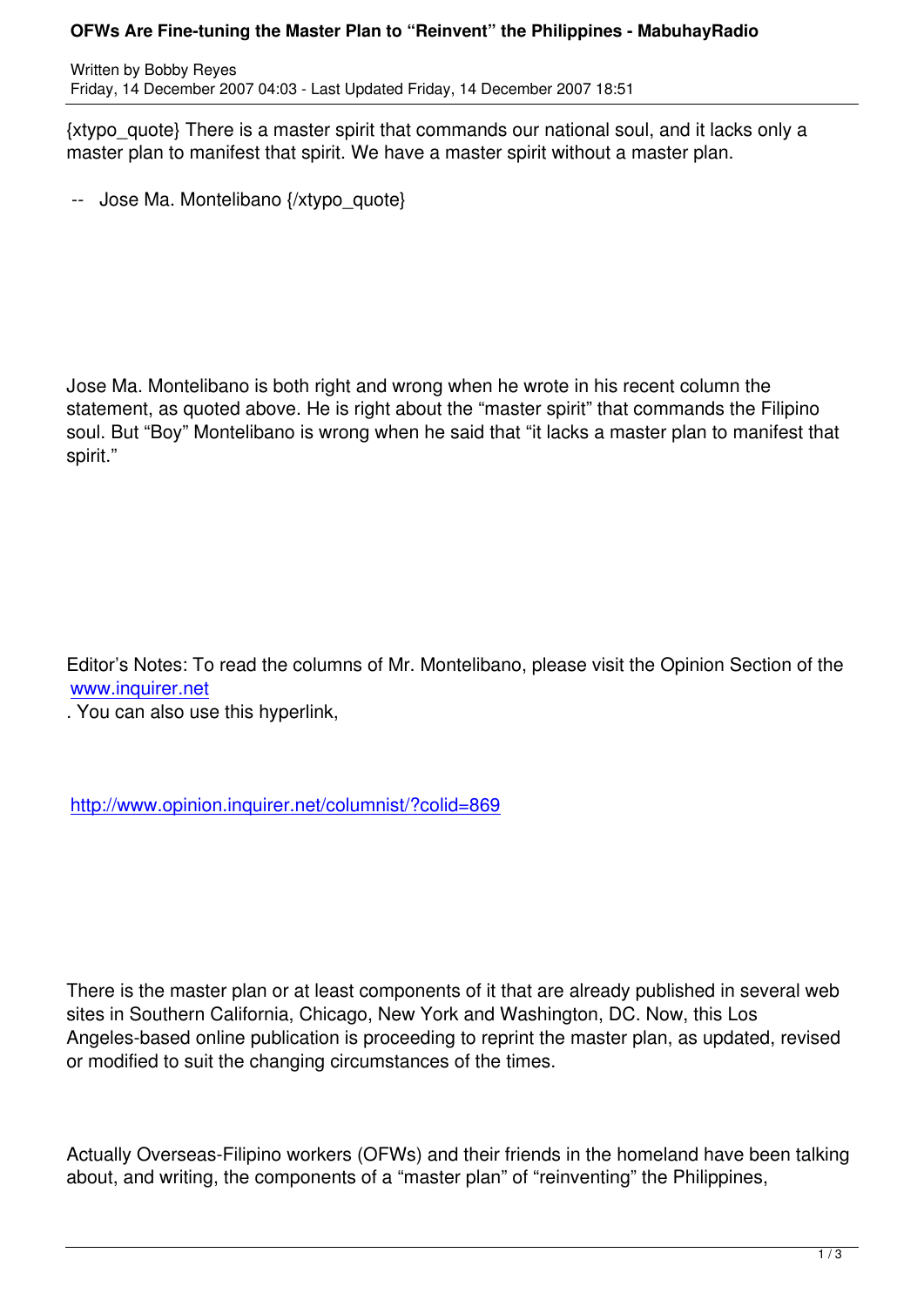energizing the people and doing fundamental structural reforms. From 2000 to 2004 several groups of OFWs and Filipino Americans tried to influence the proposed platforms of government and economic programs of then presidential aspirants Aquilino Q. Pimentel, Jr., and Raul S. Roco. While Senator Pimentel chose not to run for President, Senator Roco did but he lost in the 2004 presidential election. But Mr. Roco failed to include many of the components of the OFW-proposed "master plan" in his presidential platforms.

For background materials about the Pimentel and Roco adventures (or misadventures) for the 2004 elections, please go to

Revisiting Raul Roco and Nene Pimentel: How They Lost the 2004 Pres Election in 2000 and 2002 and

[Revis](content/view/346/51/)iting Raul Roco and Nene Pimentel (Part II)

[Our group of thinkers proposed way back in 1988](content/view/348/51/) (1-9-8-8) how the Philippines could pay off its foreign indebtedness by letting the homeland become the pilot project of an "Institute of International Debt and Development (I2D2)," as proposed by James Robinson, III, a captain of American industry. To read several articles about the I2D2-based proposals, please go to http:/ /www.mabuhayradio.com/Sections/I2D2.html

[To read our proposals on how to "reinvent" the](Sections/I2D2.html) criminal-justice system, the Philippine military and the Filipino psyche, among other topics, please go to http://www.mabuhayradio.com/Colu mns/ReInventing.html

[To read our ideas on a](Columns/ReInventing.html)voiding a "clash of civilizations," reforming the voting process, retrofitting the national government and other relevant matters, please go to

http://www.mabuhayradio.com/Sections/PhilPolitics.html